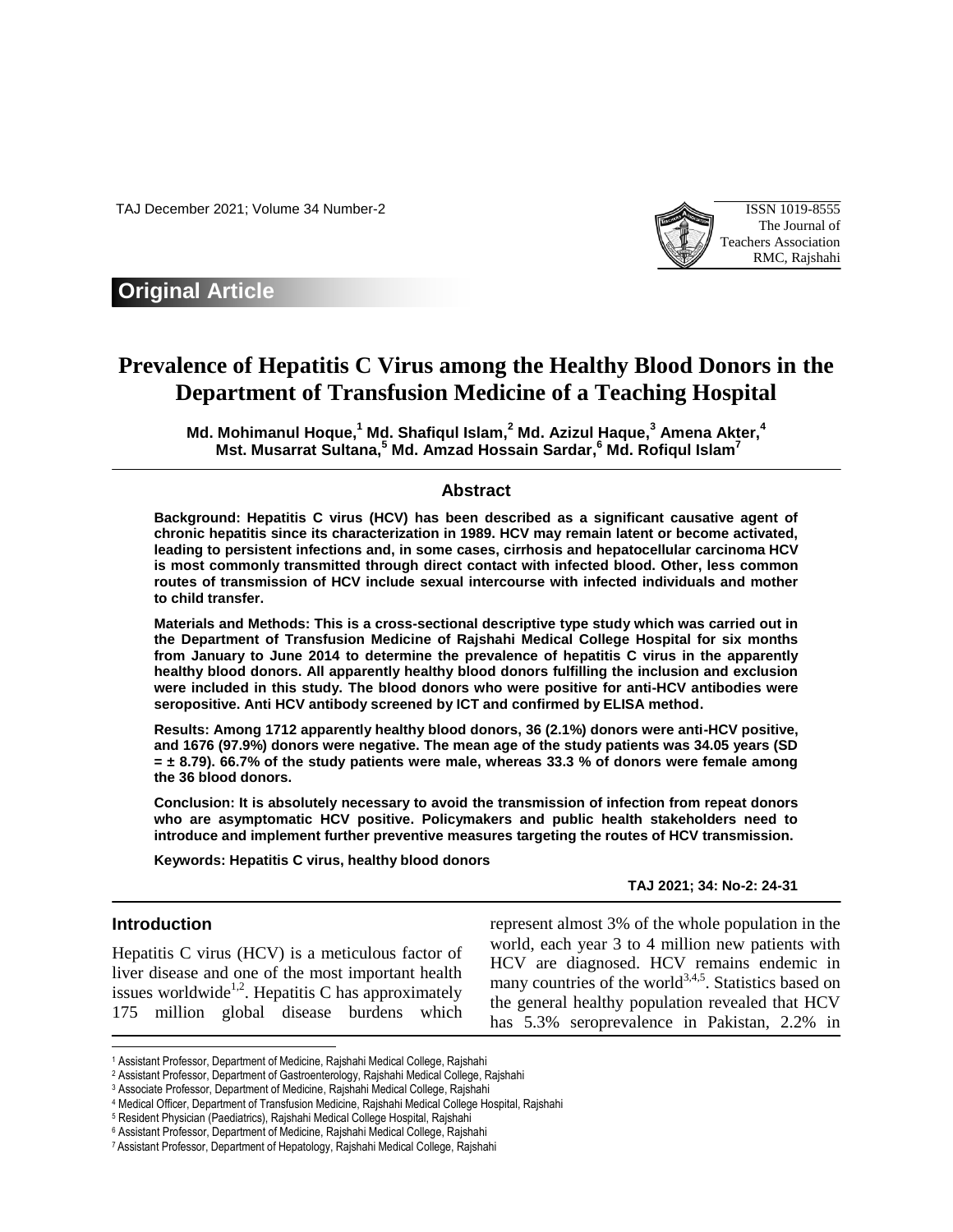Turkey, and 7.7% in Zimbabwe.<sup>6,7,8</sup> Hepatitis C virus infection is not the main factor of mortality in the first decade of infection $\degree$ . Poverty, high-risk sexual behavior, having less than 12 years of education, and having been divorced or separated are linked to an increased risk of infection $10,11$ Sexual transmission of the virus appears to be an inefficient means<sup>12</sup> However, coinfection with HIV-1 appears to increase the risk of both sexual and maternal-fetal transmission of  $HCV^{10,13,14}$ Virus can be recovered from the saliva of infected persons, <sup>15</sup> and although chimpanzees have been experimentally infected by the injection of saliva from HCV-infected persons, <sup>16</sup> casual household contact and contact with the saliva of infected persons also appear to be very inefficient modes of  $\text{transmission}$   $^{15,17}$  Nosocomial transmission has been documented, such as from patient to patient by a colonoscope,<sup>18</sup> during dialysis,<sup>19</sup> and during surgery.<sup>20,21</sup> Until relatively recently, blood transfusion posed a major risk of HCV infection in developed countries. The introduction in 1990 and 1992 of improved blood-screening measures based on the detection of HCV antibodies has dramatically decreased the risk of transfusionassociated HCV infection. Diagnostic tests for HCV infection are divided into serologic assays for antibodies and molecular tests for viral particles. Screening assays based on antibody detection have markedly reduced the risk of transfusion-related infection, and once persons

seroconvert, they usually remain positive for HCV antibodies. However, recent data indicate that the level of HCV antibodies decreases gradually over time in the few patients in whom infection spontaneously resolves. In a cohort with a welldocumented common source and known time of infection, assays for antibodies to HCV became negative after 18 to 20 years in 18 of 43 patients with spontaneous clearance of viremia. $2^2$  This finding may also suggest that the true incidence of acute HCV infection with spontaneous clearance has been underestimated since not all infected persons have persistent serologic evidence of infection.

## **Materials and Methods**

This is a cross-sectional descriptive type study that was carried out in the Department of Transfusion Medicine of Rajshahi Medical College Hospital for six months from January to June 2014 to determine the prevalence of the hepatitis C virus in apparently healthy blood donors. A purposive sampling technique was used. All apparently healthy blood donors fulfilling the inclusion and exclusion criteria were included in this study. Professional blood donors and donors with comorbidities like hypertension, diabetes, etc., were excluded from this study. The blood donors who were positive for anti-HCV antibodies were seropositive. Anti HCV antibody screened by ICT and confirmed by ELISA method.

### **Results**

**Table 1:** Prevalence of hepatitis C virus in the apparently healthy blood donors (n= 1712)

|                |          | Number | $\%$ |
|----------------|----------|--------|------|
| Anti HCV BY    | Positive | 36     | 2.1  |
| <b>ELISA</b>   | Negative | 1676   | 97.9 |
| (Confirmatory) | Total    | 1712   | 100  |

Among 1712 apparently healthy blood donors, 36 (2.1%) donors were anti-HCV positive, and 1676 (97.9%) donors were negative. The mean age of the study patients was 34.05 years (SD =  $\pm$  8.79). The age distribution of patients revealed the highest 47.2% in 29 to 39 years. The mean age is 34.05 (SD±8.79).66.7% of the study patients were male, whereas 33.3 % of donors were female among the 36 blood donors. People in all occupations were susceptible to HCV, but higher percentages were found in day labor (25%) and service holder (25%). Among the infected people, 66.7 % were married, and 30.6% were unmarried. Donors were Illiterate (38.9%), and donors with up to primary education were 25%, up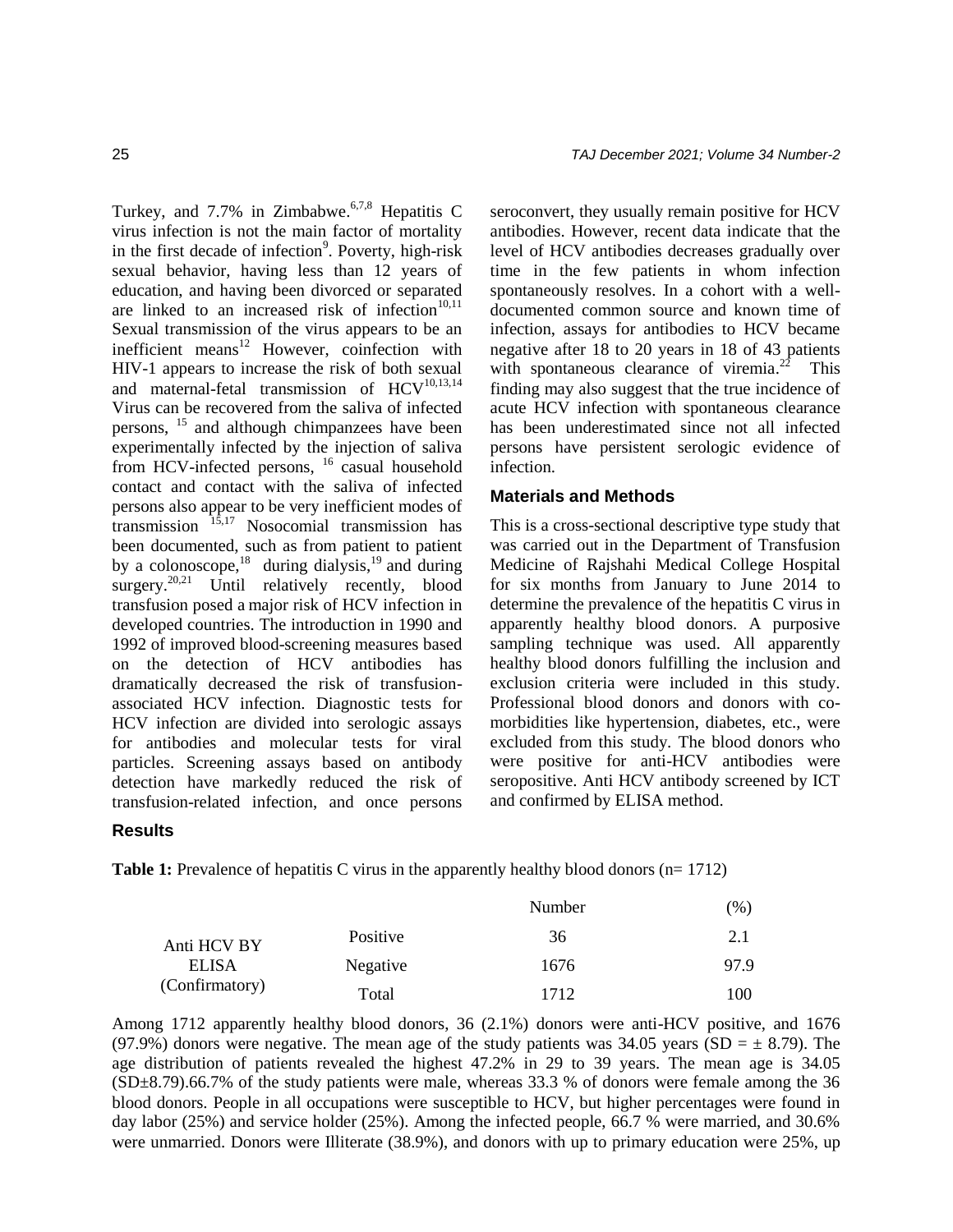to higher secondary was 13.9%, up to SSC were 11.1%, and among the graduates were 11.1%. Among the HCV-positive blood donors, about 58.3% were from urban, and 41.7% were from rural areas. Among 36 HCV-positive blood donors, about 16.7% were intravenous drugs user, and 83.3% of donors did not use the intravenous drug. About 22.2% of donors had a history of previous blood or blood product infusion, and 77.8% had no history of previous blood or blood product infusion. In this study, 24 male blood donors were positive for anti HCV; among them, 41.1% had self-shaving practice, and 58.9% were used to shave in the barbershop. In this study, out of 9 married female blood donors, 44.4% had a history of normal vaginal delivery of their child, and 55.6% had a history of caesarian section. In this study, 22.2 % of blood donors had a history of extramarital sexual relations. 50% HCV positive blood donors Serum ALT levels were elevated less than two times normal, 16.6% were elevated more than two times normal, and 33.3% were within the normal limit.

**Table 2:** Demographic profile of positive case (n - 36):

| <b>Patient characteristics</b> | Frequency $(n=36)$ | Percentage |
|--------------------------------|--------------------|------------|
| Age group                      |                    |            |
| 18 - 28 years                  | 12                 | 33.3       |
| 29-39 years                    | 17                 | 47.2       |
| 40-49 years                    | 3                  | 11.1       |
| 50-59 years                    | $\overline{4}$     | 8.3        |
| $Mean \pm SD$                  | $34.05 \pm 8.79$   |            |
| <b>Sex</b>                     |                    |            |
| Male                           | 24                 | 66.7       |
| Female                         | 12                 | 33.3       |
| Occupation                     |                    |            |
| Farmer                         | 6                  | 16.7       |
| Student                        | $\overline{2}$     | 5.6        |
| Day labor                      | 9                  | 25         |
| Service(GO/NGO)                | 9                  | 25         |
| Housewife                      | $\overline{7}$     | 19.4       |
| <b>Marital status</b>          |                    |            |
| Married                        | 24                 | 66.7       |
| Unmarried                      | 11                 | 30.6       |
| Others                         | 1                  | 2.7        |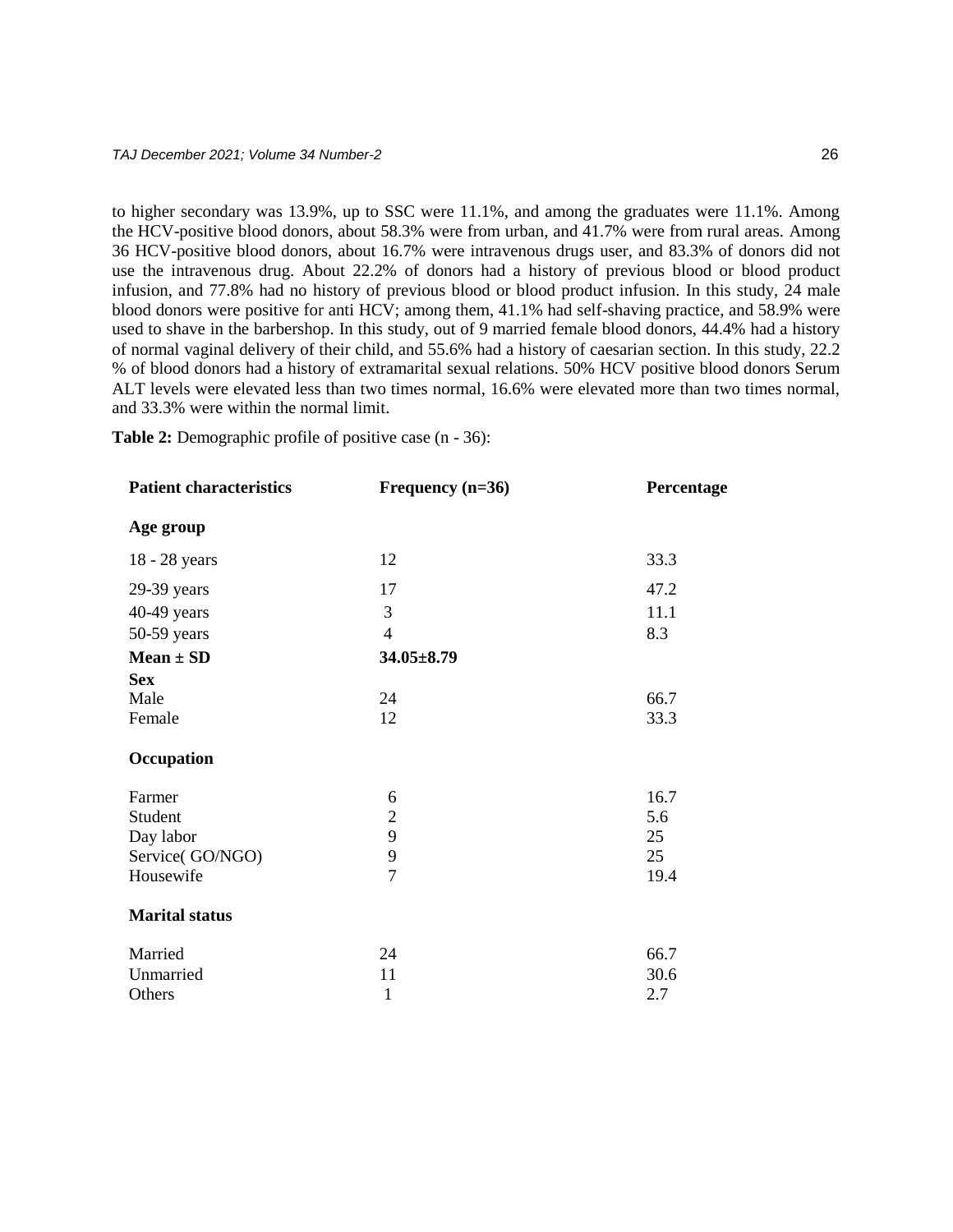| <b>Patient characteristics</b>                 | Frequency $(n=36)$ | Percentage |
|------------------------------------------------|--------------------|------------|
| <b>Education</b>                               |                    |            |
| Illiterate                                     | 14                 | 38.9       |
| Primary                                        | 9                  | 25         |
| <b>SSC</b>                                     | $\overline{4}$     | 11.1       |
| <b>HSC</b>                                     | 5                  | 13.9       |
| Graduate                                       | 4                  | 11.1       |
| <b>Residence</b>                               |                    |            |
| Urban                                          | 21                 | 58.3       |
| Rural                                          | 15                 | 41.7       |
| <b>IV</b> drugs                                |                    |            |
| Users                                          | 6                  | 16.7       |
| Non-users                                      | 30                 | 83.3       |
| <b>Previous</b><br>blood<br>blood<br><b>or</b> |                    |            |
| product infusion                               |                    |            |
| Present                                        | 8                  | 22.2       |
| Absent                                         | 28                 | 77.8       |

**Table 3:** Prevalence of hepatitis C virus in healthy blood donors in relation to their shaving behavior (n=24)

| Shaving behavior | Frequency $(n=24)$ | Percentage |
|------------------|--------------------|------------|
| Self             | 10                 | 41.1       |
| Barber           | 14                 | 58.9       |
| Total            | 24                 | 100        |

Table 4: Prevalence of hepatitis C virus in healthy female blood donors in relation with the mode of their child delivery (n=9)

| mode of delivery | Frequency $(n=9)$ | Percentage |
|------------------|-------------------|------------|
| <b>NVD</b>       |                   | 44.4       |
| C/S              |                   | 55.6       |
| Total            |                   | 100        |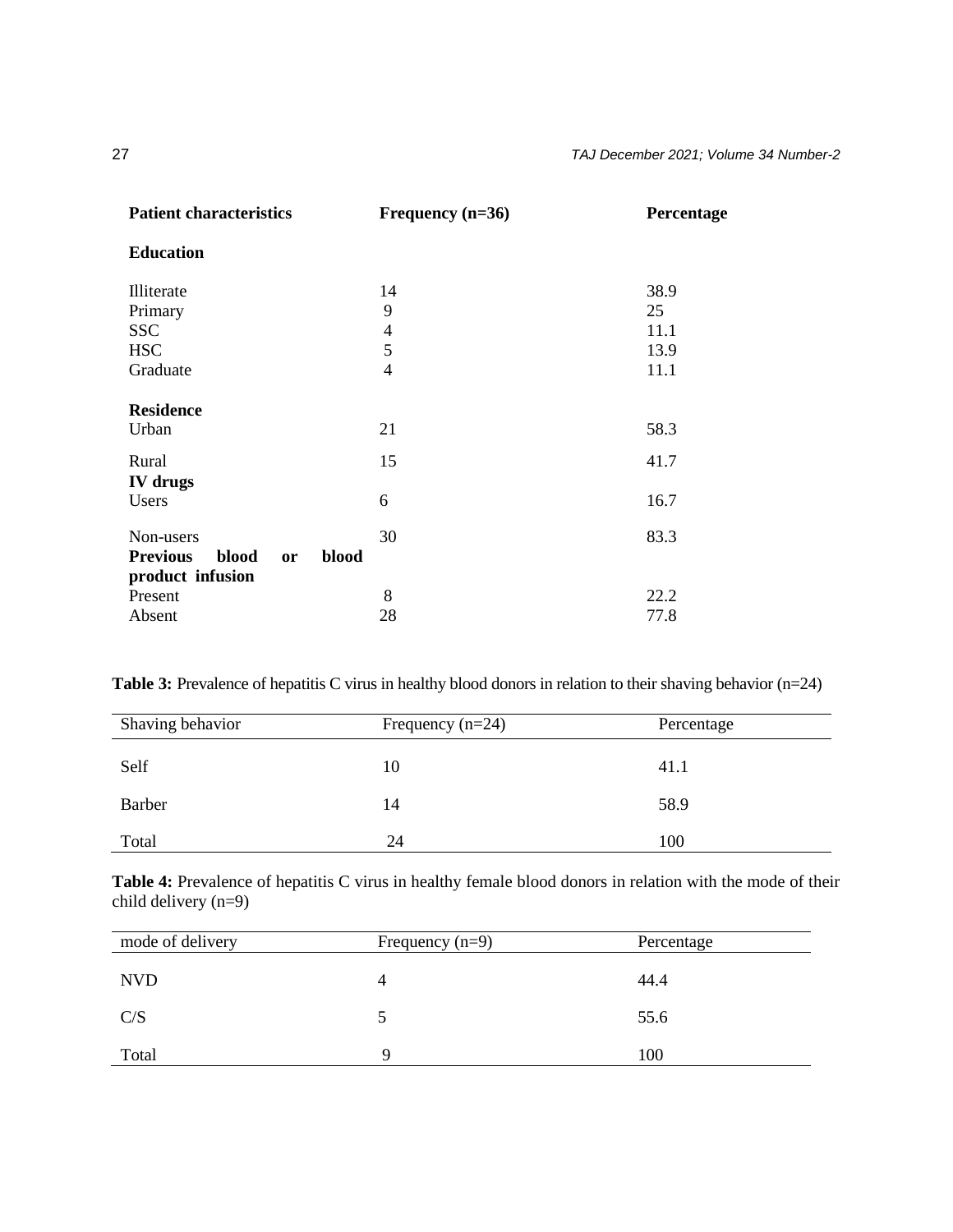**Table 5:** Prevalence of hepatitis C virus in healthy blood donors in relation with their multiple sexual partners ( $n = 36$ )

| Multiple sexual partners | Frequency $(n=36)$ | Percentage |
|--------------------------|--------------------|------------|
| Present                  | 8                  | 22.2       |
| Absent                   | 28                 | 77.8       |
| Total                    | 36                 | 100        |

**Table 6:** Prevalence of hepatitis C virus in healthy blood donors in relation with their serum ALT level (n  $= 36$ 

| ALT level | Frequency $(n=36)$ | Percentage |
|-----------|--------------------|------------|
| Normal    | 12                 | 33.3       |
| $<$ Twice | 18                 | 50         |
| $>$ Twice | 6                  | 16.7       |
| Total     | 36                 | 100        |

## **Discussion**

In this study, an attempt has been made to define the seroprevalence of the Hepatitis C virus among the 1712 healthy donor population. I got 36 (2.1%) were anti-HCV-positive blood donors. The overall proportion of HCV seropositivity among blood donors is almost the same as in Indonesia,  $2.1\%$ <sup>23</sup> and relatively lower than Saudi Arabia, 3.2% <sup>24</sup> Brazil, 2.9%<sup>25</sup>, and substantially lower than 6.5% reported from Thailand.<sup>26</sup> HCV seroprevalence among blood donors in this study is slightly greater than the reported figures of 0.9–1.3% from Italy<sup>27</sup>, 0.35% from UK  $^{28}$ , and 0.54% from USA <sup>29</sup>. HCV prevalence in the US blood donors is significantly lower than corresponding estimates of 1.8% in the general population, reflecting the efficacy of donor risk factor exclusion policies<sup>29,</sup>  $30$ . In a study done in a community of India, $31$  anti-HCV seropositivities were found 1%. A study done in Orissa reported anti-HCV seroprevalence was 1.98%. Strategies of exclusion of donors on known risk factors history may play a substantial role in the reduction of post-transfusion HCV

infection in recipients of blood transfusion. There is a lack of the same type of studies in our community with a large population that can identify the actual prevalence of HCV. In this study, we also observed that a higher percentage of HCV blood donors were day labor (25%), a significantly higher percentage of them were illiterate (38.9%), and married (66.7%). Some risk factors like shaving behavior of the male blood donors who use common shaving materials were also significant, who used to shave in the barbershop with common shaving materials had a higher prevalence (58.9%), mode of delivery of the child of the female blood donors was also important, higher prevalence (45.6%) was seen among the female who had cesarean delivery than normal vaginal delivery.<sup>32</sup> The most common risk factors studied in our donors for acquiring HCV infection were sharing shaving kits or visiting a roadside barber (62%). This history was elicited more in rural than urban blood donors. Alanine transferase levels were found to be elevated in a total of 66.7% of our anti-HCV-positive blood donors. In a community-based study from India<sup>32</sup>,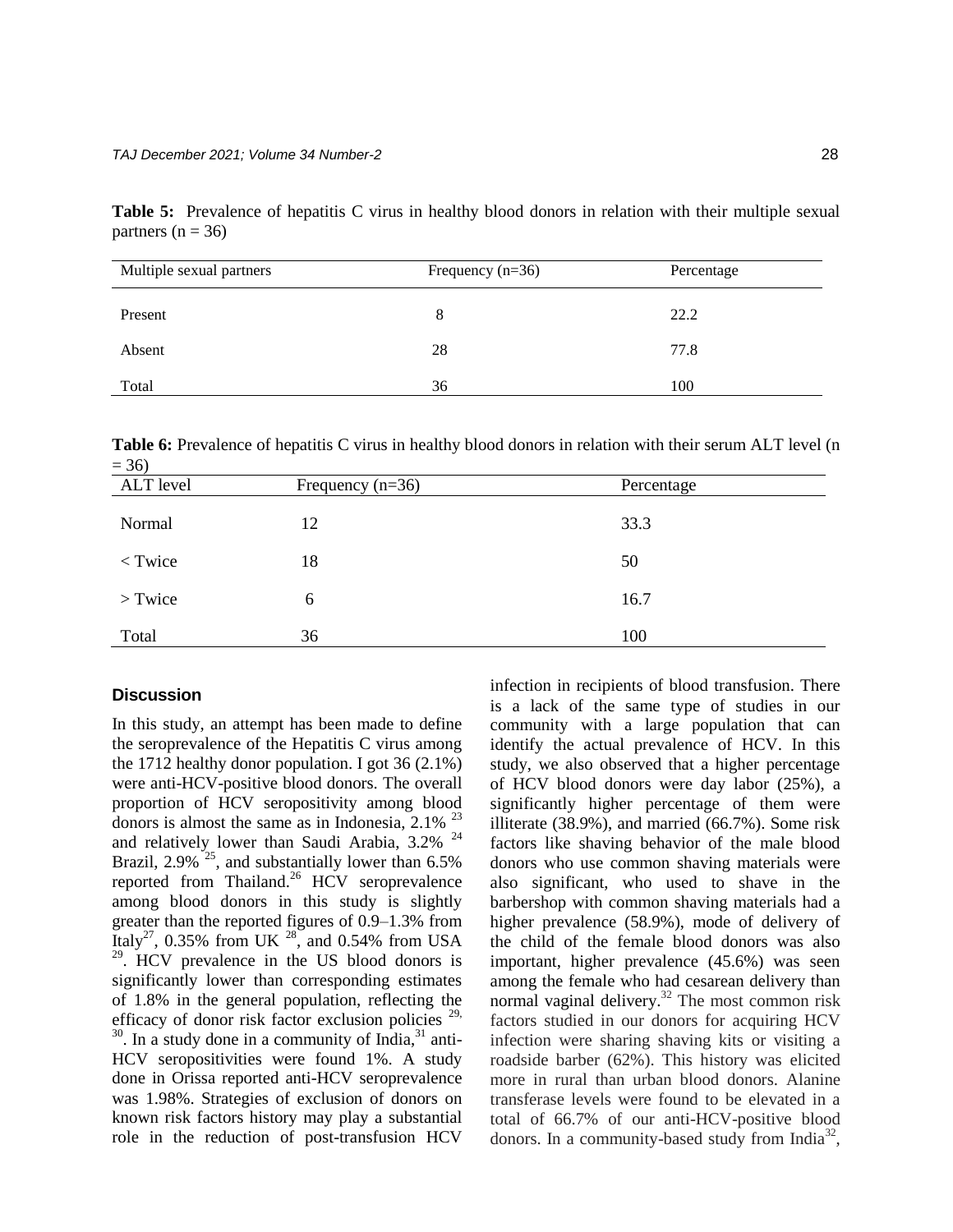ALT levels were found to be elevated in 87% of blood donors, thus indicating chronic hepatitis in the majority of the blood donors biochemically. On serial follow-up of these anti-HCV-positive blood donors, the majority of them showed fluctuations in their ALT levels. In another community-based study in India<sup>33</sup>, it has been observed that only 31 percent showed ALT elevation. This apparent difference in HCV causing more severe liver injury in our donors needs future studies on HCV genotype infecting our population. The sample size of seroreactive donors who responded for confirmation of the diagnosis and follow-up was small, and thus, future studies on larger sample size would help in drawing valid and better conclusions.

The overall prevalence and age, sex relation is consistent with the observations of Chukwurah, Ogbodo & Obi<sup>34</sup>, where they found out of the 1229 blood donors screened in our center for HCV between 2005 and 2009, 25 were found to be seropositive, giving an overall prevalence rate of 2.0%. There were 1001 males and 228 females with a male to female ratio of 4.4:1. The mean age of the blood donors was  $30.1\pm8$  . 5years. In this study, I found that the mean age of the study patients was  $34.05$  years (SD= $\pm$ 8.79), 66.7% of the study patients were male, and 16.7% HCV positive blood donors were intravenous drugs user. Shrestha et al.<sup>35</sup> also found transmissible transfusion infections were dominant among male blood donors compared to female blood donors; male to female ratio was 2:1. Higher HCV seroprevalence among males compared to females was statistically significant. HCV prevalence was highest among blood donors 31 to 40 years age group, Prevalence of HCV was relatively higher among the intravenous drug users that were similar with this study. In this study, we observed that 22.2% of donors had a history of previous blood or blood product infusion, 16.7% of HCV positive blood donors were intravenous drugs user, and about 22.2% of blood donors had a history of extramarital sexual relations. Akhtar et al<sup>36</sup> also seroprevalence of HCV in these donors was 1.8%, cases were more likely than controls to have reported past hospitalization once or more than

once. The use of a glass syringe to give therapeutic injection increased the risk of HCV seropositive significantly more among cases than in controls. A significant number of cases had reported sexual contact with commercial sex workers. Chaudhary et al.  $37$  and Jeremiah et al.  $38$  have also shown a similar pattern of age, sex distribution of the HCV positive blood donors, but the overall prevalence of HCV was less (0.6%) in earlier and more (5%) in the later than this study. Makroon et al.  $\frac{39}{9}$ also observed similar age, sex distribution with a low prevalence, Damaty et al. <sup>40</sup> described similar age, sex distribution, more from urban areas than rural areas, but the prevalence of HCV among blood donors of different blood banks of Egypt was very high (10.6%).

## **Conclusion**

It is absolutely necessary to avoid the transmission of infection from repeat donors who are asymptomatic HCV positive. As the blood bank population may underestimate the prevalence of HCV in comparison to the national survey, this type of study should be done in a community with a large population. Policymakers and public health stakeholders need to introduce and implement further preventive measures targeting the routes of HCV transmission.

### **References**

- 1. Asselah T, Estrabaud E, Bieche I [Lapalus](https://pubmed.ncbi.nlm.nih.gov/?term=Lapalus+M&cauthor_id=20633102) M, [De](https://pubmed.ncbi.nlm.nih.gov/?term=De+Muynck+S&cauthor_id=20633102)  [Muynck](https://pubmed.ncbi.nlm.nih.gov/?term=De+Muynck+S&cauthor_id=20633102) S, [Vidaud,](https://pubmed.ncbi.nlm.nih.gov/?term=Vidaud+M&cauthor_id=20633102) M et al. : Hepatitis C: viral and host factors associated with non-response to pegylated interferon plus ribavirin. Liver Int 2010, ISSN 1478-3223.
- 2. Alter MJ: Epidemiology of hepatitis C virus infection. World J Gastroenterol 2007, 13(17):2436-41.
- 3. Butt AA: Hepatitis C virus infection: the new global epidemic. Expert Rev Anti Infect Ther 2005, 3:241-9.
- 4. Soriano V, Peters MG, Zeuzem S. New Therapies for Hepatitis C Virus Infection. Clinical Infectious Diseases 2009, 48:313-20.
- 5. Koziel M, Peters M: Viral hepatitis in HIV infection. N Engl J Med 2007, 356:1445-54.
- 6. Demirtürk N, Demirdal T, Toprak D, Altindiş M, Aktepe OC: Hepatitis B and C virus in West-Central Turkey: Seroprevalence in healthy individuals admitted to a university hospital for routine health checks. Turk J Gastroenterol 2006, 17:267-72.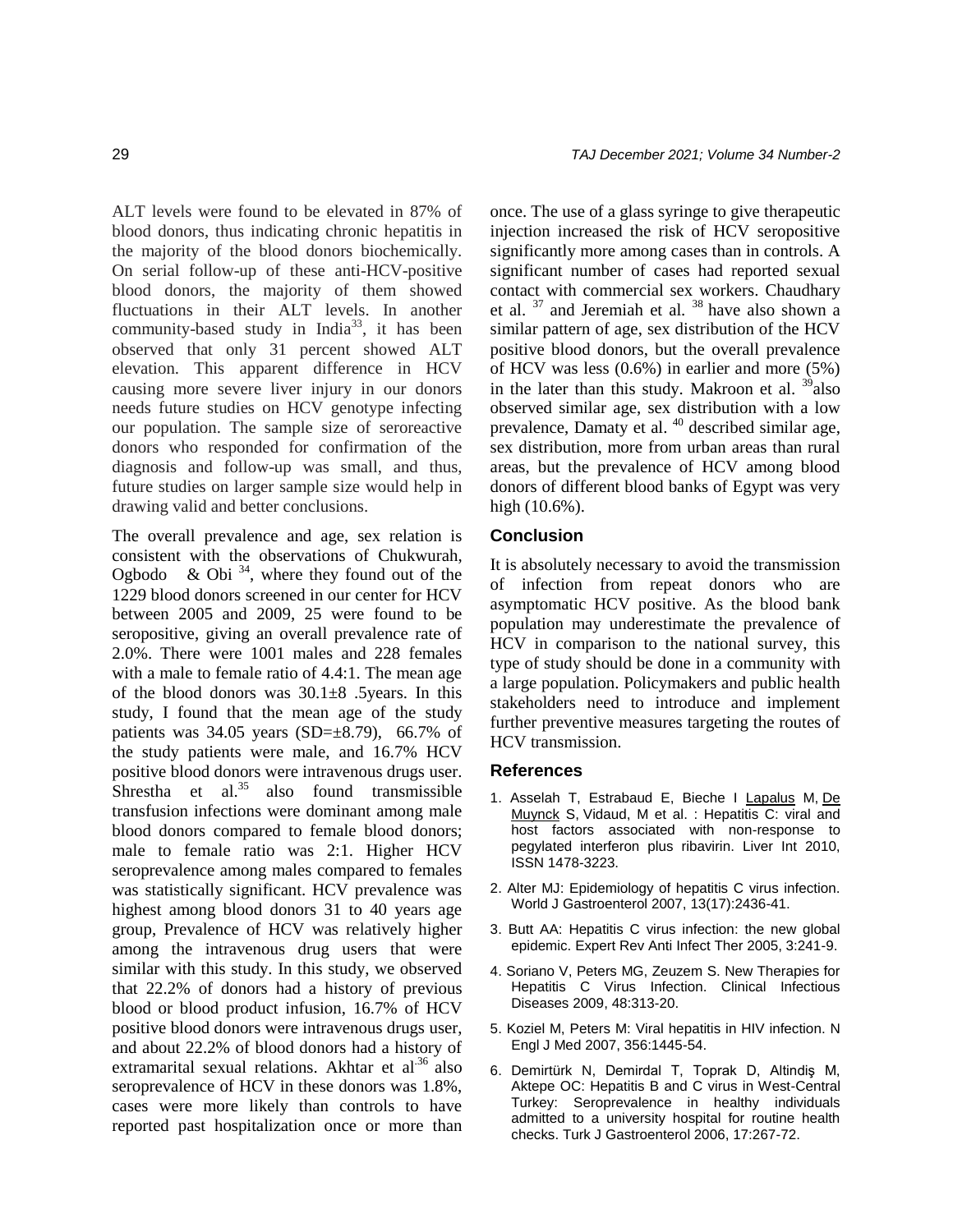- 7. Gangaidzo IT, Moyo VM, Khumalo H, Saungweme T, Gomo Z, Rouault T et al: Hepatitis C virus in Zimbabwe. Cent Afr J Med 1997, 43:122-5.
- 8. Khokhar N, Gill ML, Malik GJ: General seroprevalence of hepatitis C and hepatitis B virus infections in the population. J Coll Physicians Surg Pak 2004, 14:534-6.
- 9. Harris HE, Ramsay ME, Andrews N, Eldridge KP. The clinical course of hepatitis C virus during the first decade of infection: cohort study. BMJ 2002, 324:1- 6.
- 10.Thomas DL, Villano SA, Riester KA, Hershow R,Mofenson LM, Landesman SH et al. Perinatal transmission of hepatitis C virus from human immunodeficiency virus type 1-infected mothers: Women and Infants Transmission Study. J Infect Dis 1998;177: 1480-8.
- 11. Ohto H, Terazawa S, Sasaki N, Hino K, Ishiwata C, Kako M et al. Transmission of hepatitis C virus from mothers to infants. N Engl J Med 1994;330:744-50.
- 12. Wyld R, Robertson JR, Brettle RP Mellor J, Prescott L, Simmonds P. Absence of hepatitis C virus transmission but frequent transmission of HIV-1 from sexual contact with doubly-infected individuals. J Infect 1997; 35:163-6.
- 13. Eyster ME, Alter HJ, Aledort LM Quan S, Hatzakis A, Goedert JJ. Heterosexual co-transmission of hepatitis C virus (HCV) and human immunodeficiency virus (HIV). Ann Intern Med 1991;115:764-8**.**
- 14. Soto B, Rodrigo L, Garcia-Bengoechea M, Sanchez-Quijano A, Riestra S, Arenas JI et al. Heterosexual transmission of hepatitis C virus and the possible role of coexistent human immunodeficiency virus infection in the index case: a multicentre study of 423 pairings. J Intern Med 1994;236:515-9.
- 15. Couzigou P, Richard L, Dumas F Schouler L, H Fleury H. Detection of HCV-RNA in saliva of patients with chronic hepatitis C. Gut 1993;34: Suppl:S59-S60.
- 16. Abe K, Kurata T, Shikata T, Sugitani M, Odaet T. Experimental transmission of non-A, non-B hepatitis by saliva. J Infect Dis 1987;155:1078-9.
- 17. Sagnelli E, Gaeta GB, Felaco FM, Stroffolini T, Conti S, Glielmo A et al. Hepatitis C virus infection in households of anti-HCV chronic carriers in Italy: a multicentre case-control study. Infection 1997;25:346-9.
- 18. Bronowicki J-P, Venard V, Botté C, Monhoven N, Gastin I, Choné L et al. Patient-to-patient transmission of hepatitis C virus during colonoscopy. N Engl J Med 1997; 337:237-40.
- 19. Katsoulidou A, Paraskevis D, Kalapothaki V, Arvanitis D, Karayiannis P, Hadjiconstantiou V et al. Molecular epidemiology of a hepatitis C virus outbreak in a haemodialysis unit: Multicentre Haemodialysis Cohort Study on Viral Hepatitis. Nephrol Dial Transplant 1999;14:1188-94.
- 20. Esteban JI, Gómez J, Martell M, Cabot B, Quer J, Camps J et al. Transmission of hepatitis C virus by a cardiac surgeon. N Engl J Med 1996; 334:555-60.
- 21. Ross RS, Viazov S, Gross T, Hofmann F, Seipp HM, Roggendorf M. Transmission of hepatitis C virus from a patient to an anesthesiology assistant to five patients. N Engl J Med 2000; 343:1851-4.
- 22. Takaki A, Wiese M, Maertens G, Depla E, Seifert U, Liebetrau A et al. Cellular immune responses persist and humoral responses decrease two decades after recovery from a single- source outbreak of hepatitis C. Nat Med 2000;6:578-82.
- 23. Sulaiman HA, Julitasari, Sie A, Rustam M, Melani W, Corwin A et al. Prevalence of hepatitis B and C viruses in healthy Indonesian blood donors. Tran R Soc Trop Med Hyg 1995; 89: 167– 170.
- 24. Abdelaal M, Rowbottom D, Zawawi T, Scott T, Gilpin C. Epidemiology of hepatitis: a study of male blood donors in Saudi Arabia. Transfusion 1994; 34: 135– 137.
- 25. Patino-Sarcinelli F, Hyman J, Camacho LAB, Linhares DB, Azevedo JG. Prevalence and risk factors for hepatitis C antibodies in volunteer blood donors in Brazil. Transfusion 1994; 34: 138–141.
- 26. Songsivilai S, Jinathongthai S, Wongsena W, Tiangpitayakorn C, Dharakul T. High prevalence of hepatitis C infection among blood donors in northeastern Thailand Am J Trop Med Hyg 1997; 57: 66–69.
- 27. Lai ME, Mazzoleni AP, Farci P, Melis A, Porru A, Orgiana G et al. Markers of hepatitis C virus infection in Sardinian blood donors: relationship with alanine aminotransferase levels. J Med Virol 1993; 41: 282–288.
- 28. Mutimer DJ, Harrison RF, O'Donnel KB, Shaw J, Martin BA, Atrah H et al .Hepatitis C virus infection in the asymptomatic British Blood donors. J Viral Hepat 1995; 2: 47–53.
- 29. Wang B, Schreiber GB, Glynn SA, Nass CC, Smith JW, Higgins MJ et al. Prevalence of transfusiontransmissible viral infections in first-time US blood donors by donation site. Transfusion 2003; 43(6): 705–712.